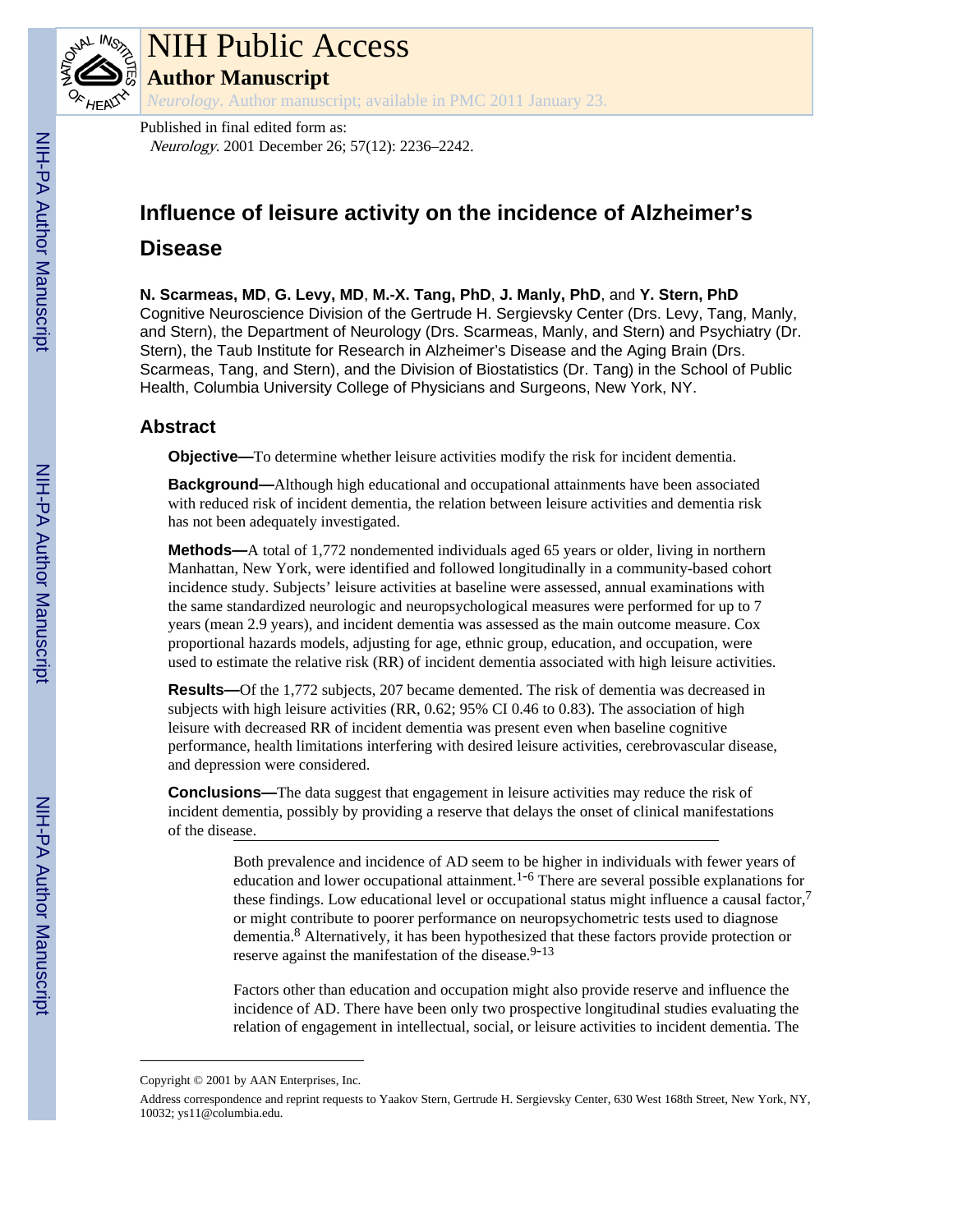The present analyses were designed to clarify the role of leisure activities in a prospective study of incident dementia. We hypothesized that leisure activities contribute to the reserve against dementia by preserving a set of skills or repertoires that allow the individual to cope longer before the clinical manifestations of AD emerge. Because the nature of recreational and social activities on the incidence of the disease per se may be related to the individual's educational and occupational attainment, our analyses adjusted for education and occupation. Since we had previously shown a decreased relative risk (RR) of dementia in patients with higher educational and occupational attainment, $13$  the present analyses asked whether increased leisure activities were associated with decreased risk over and above that associated with these other markers of cognitive reserve.

## **Methods**

#### **Subjects**

The cohort was identified from a probability sample of Medicare beneficiaries residing in an area of three contiguous census tracts in the northern Manhattan communities of Washington Heights and Inwood in New York City, an area from 151st Street north to 181st Street and bounded by the Hudson and Harlem rivers. Access to the names of individuals was provided by the Health Care Financing Administration (HCFA). Prior to recruitment, each individual was send a joint letter explaining that they had been selected to participate in a study of aging by investigators at Columbia University. The original HCFA list of 5,403 names was then divided into six strata based on ethnic group and age (65 to 74 years, and 75 years and older). We used HCFA data, supplemented by 1990 United States Census files that included a Hispanic surname list, to categorize ethnic group. These strata were further subdivided into 37 representative subsamples so that the distributions by ethnic group and age within each subsample would be similar. This provided the means to ensure equal representation of the community during the initial assessment of participants.

We determined that 896 (16.6%) of the 5,403 no longer lived in the region, and 470 (8.7%) were dead. Another 409 (7.6%) could not be located despite numerous attempts to contact them by telephone, regular mail, and letters dropped off at the address provided by HCFA. The proportion of individuals within each age stratum not located or found to be deceased was similar across the three ethnic groups. An additional 176 (3.3%) were either ineligible (below age 65 years), did not reside in the community during the baseline study period, or spoke languages other than English or Spanish. In addition, 1,324 (25%) refused to participate. Excluding those who died, the proportion of individuals in each age stratum who did not wish to participate for any reason, including refusal, did not differ by ethnic group. Two individuals were duplicated in the database under different names. Data from 2,126 (62%) of the 3,452 eligible were included in the baseline assessment. Based on the distributions within the 37 subsamples, the proportion of individuals within each ethnic group and age stratum who participated in the study did not differ significantly from the source population.

The Columbia University institutional review board reviewed and approved this project. All subjects provided written informed consent.

Subjects included in the current analyses met the following criteria: 1) They were nondemented at the baseline diagnostic evaluation (described below); 2) they had not had an acute stroke or PD in the year prior to their initial visit; and 3) they were seen for at least one follow-up evaluation.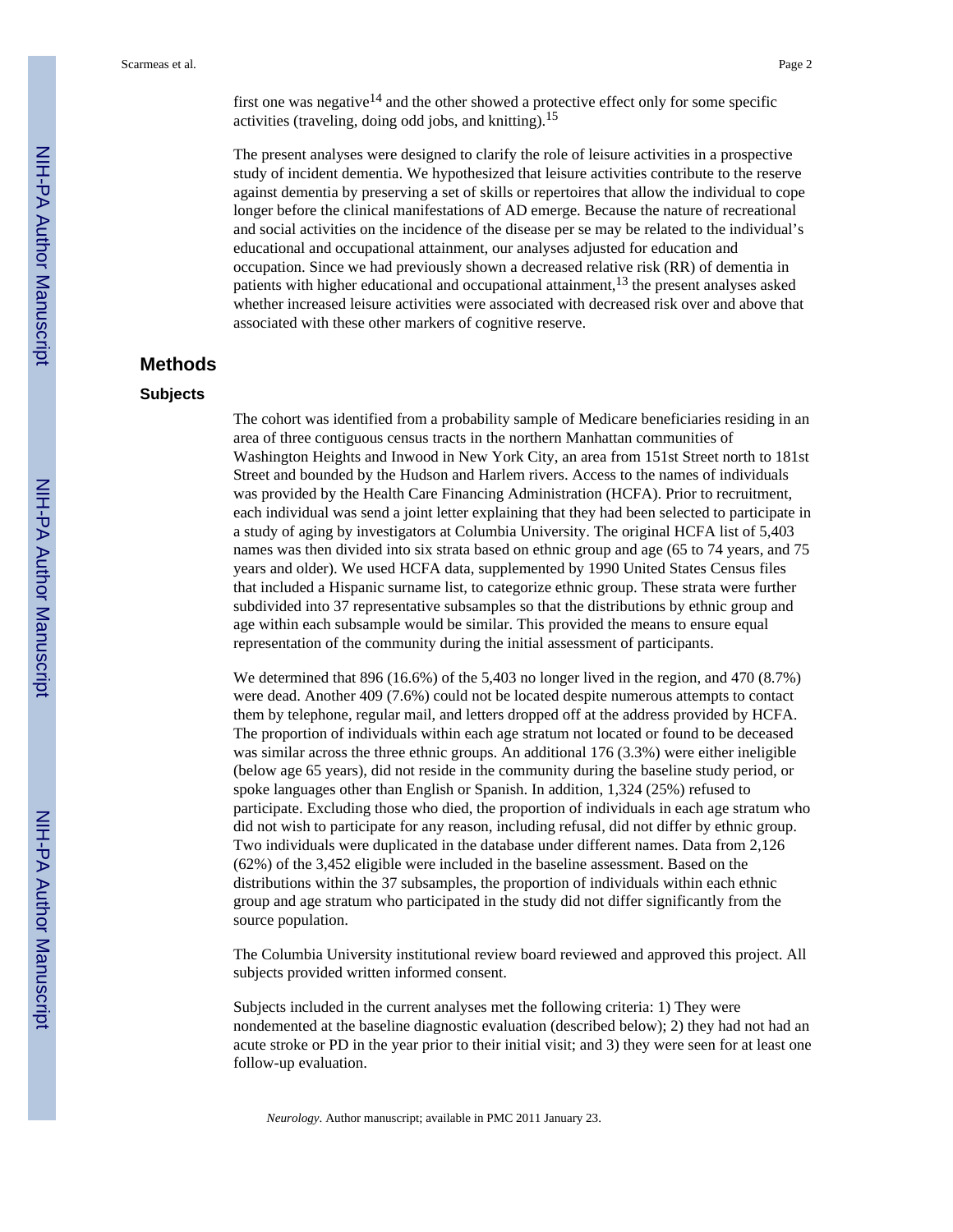#### **Diagnostic evaluation**

At the baseline interview, ethnic group was confirmed by self-report using the format of the 1990 United States Census. Briefly, each individual was first asked to indicate his racial group, then asked whether or not he was of "Hispanic" origin. Mixed category was not a category in the 1990 Census. This again confirmed the separation into three groups: Black (African-American, non-Hispanic), White (non-Hispanic), or Hispanic. Hispanics could therefore be either Black or White. For Hispanics, we also asked their country of birth or origin.

Subjects were evaluated over a 7-year study period. Evaluations were conducted in English or Spanish, based on the subjects' primary language and their opinion of which language would yield better performance. The maximum number of assessments was four (baseline and three follow-ups). Individuals in the first four subsamples (12% of the cohort) underwent a detailed general health interview that included a cognitive test, the Care-Diagnostic Interview,16 and an assessment of the ability to perform activities of daily life. A standardized medical, neurologic, and neuropsychological examination (described below) was also completed.17 In the remaining 33 subsamples, we used a two-stage procedure. Based on the results from the first four subsamples, we determined that the probability of dementia among individuals with a Care-Diagnostic Interview score below 3 was 6%. Therefore, only those subjects with a Care-Diagnostic Interview score of 3 or higher, and 25% random sample of those with scores below 3 underwent the detailed examination described above in the first four subsamples ( $N = 1.072$ , 50.4%). However, for all follow-up assessments, every subject, regardless of the Care-Diagnostic Interview score, received the complete clinical examination described below.

A physician elicited each subject's medical and neurologic history and conducted a standardized physical and neurologic examination. All ancillary information (medical charts, CT, or MRI) was considered in the evaluation, if available. The presence of a history or signs or symptoms of stroke, as well as the presence of diabetes, hypertension, or other medical conditions and smoking were noted. Prescribed medications were reviewed and recorded. Medical diagnoses were assigned when applicable. This examination was repeated at each follow-up.

The neuropsychological battery17 took approximately 1 hour to complete and contained tests of memory (short- and long-term verbal18 and nonverbal19); orientation; abstract reasoning (verbal20 and nonverbal21); language (naming,22 verbal fluency,23,24 comprehension,24 and repetition24); and construction (copying25 and matching19). Test scores were evaluated using a fixed paradigm17: criterion scores were applied to each test score, and subjects performing below these scores on two of the three aspects of memory testing as well as two other areas (orientation, language, abstract reasoning, or construction) were considered to have sufficient cognitive deficit to meet criteria for dementia. In addition, the short version of the Blessed Memory Information and Concentration Test26 as well as the Blessed Dementia Rating Scale (part I, sections A and B)27 and the Schwab and England Activities of Daily Living Scale28 were administered to a subset of patients during the first evaluation only. Screening items for depression, psychosis, and alcohol abuse (Structured Clinical Interview for Diagnostic and Statistical Manual of Mental Disorders, Third Edition, Revised [DSM-III-R] Diagnosis [SCID] screen29) were also administered. Finally, the Hamilton Depression Rating Scale30,31was administered to a subset of subjects.

A consensus diagnosis for the presence or absence of dementia was made at a diagnostic conference of physicians and neuropsychologists where information of all the above evaluations was presented. Evidence of cognitive deficit, based on the neuropsychological scores, and evidence of impairment in social or occupational function, as assessed by the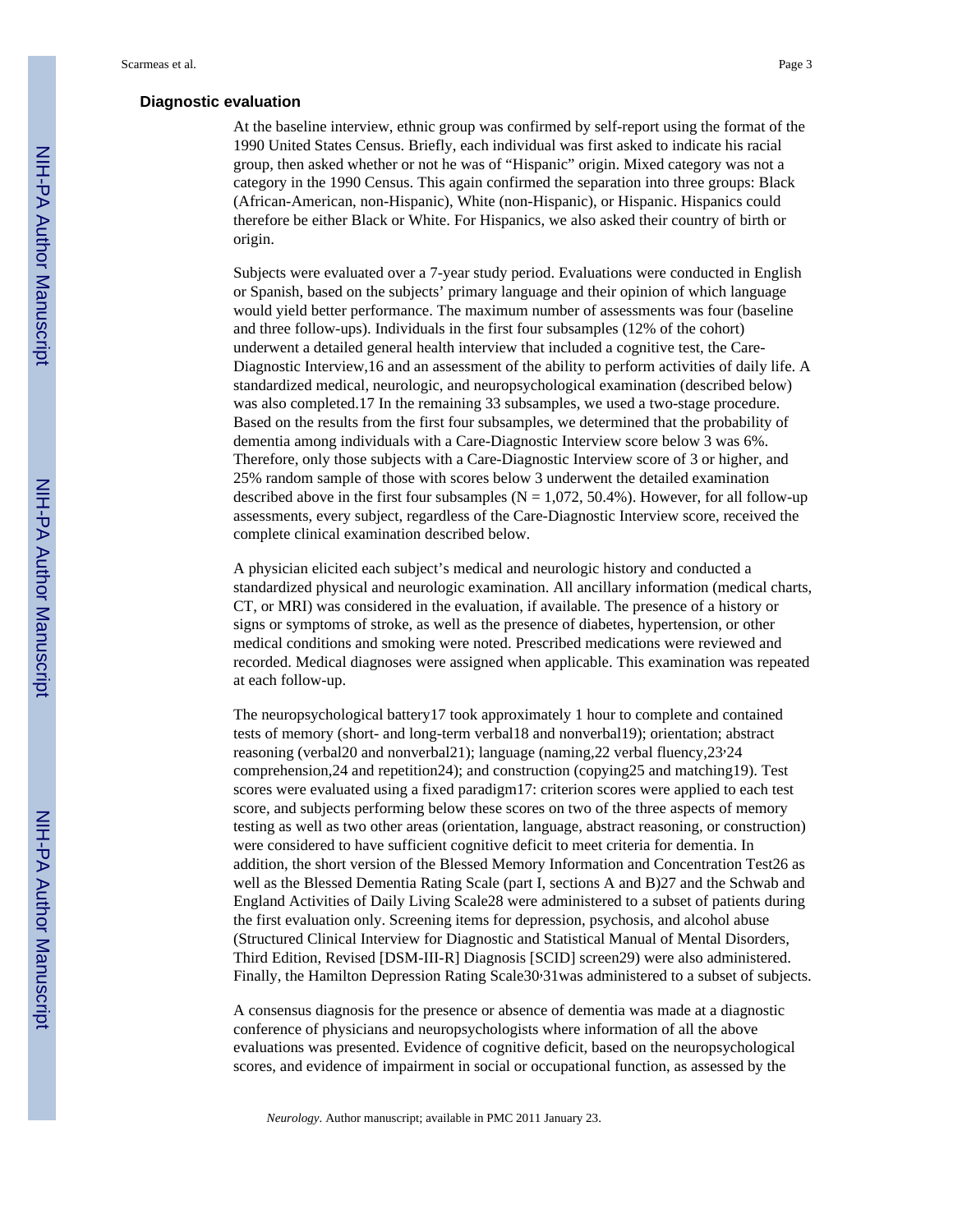Blessed Dementia Rating Scale and the Swab and England Activities of Daily Living Scale were the criteria used for the diagnosis of dementia as required by the DSM-III-R.<sup>32</sup>

The type of dementia was subsequently determined. For the diagnosis of probable or possible AD, the criteria of the National Institute of Neurologic and Communicative Disorders and Stroke–Alzheimer's Disease and Related Disorders Association33 (NINCDS/ ADRDA) were used. Either a history or clinical evidence of stroke or a lesion noted on MRI prompted a diagnosis of either possible AD with concomitant stroke or stroke-related dementia. The latter was diagnosed only when there appeared to be a clear temporal relation between vascular events and the onset of dementia (operationally defined as onset of dementia within 3 months of the stroke). In addition, a modified Clinical Dementia Rating  $(CDR)^{34}$  was assigned to each subject. Demented patients were assigned a CDR of 1 or more, and not demented a CDR of zero, according to the published criteria. CDR of 0.5 was assigned to subjects who did not have sufficient cognitive deficit to meet criteria for dementia according to the fixed paradigm, but whose test performance fell below many of the paradigm's criterion scores and had evidence of mild functional impairment.

Neurologists who examined the subjects, but not the neuropsychological testers, were members of the diagnostic conference panel. The members of the panel were usually aware of the educational, but not the occupational, attainment or degree of leisure activities of the subjects. The knowledge of education did not influence diagnosis of dementia because the fixed diagnostic paradigm analyzed above was used and because subjects were evaluated as a part of a larger study unrelated to the present hypotheses.

#### **Leisure activities**

At the initial visit, an interview elicited self-reported participation during the month preceding the interview in the following 13 activities: knitting or music or other hobby, walking for pleasure or excursion, visiting friends or relatives, being visited by relatives or friends, physical conditioning, going to movies or restaurants or sporting events, reading magazines or newspapers or books, watching television or listening to the radio, doing unpaid community volunteer work, playing cards or games or bingo, going to a club or center, going to classes, and going to church or synagogue or temple. One point was given for participation to each of the above activities and an aggregate score was assigned to each patient for the subsequent analysis. Leisure activities were treated both as a continuous and as a discrete variable, using the median value for dichotomization (low was defined as  $\leq 6$ , and high was defined as >6). Leisure interview responses were not utilized for dementia diagnosis.

#### **Statistical analysis**

Analysis of variance (ANOVA), Student's *t*-test,  $\chi^2$  analyses, and Pearson's correlation coefficient were used to examine the concordance of leisure activities with other potentially interactive variables, including ethnicity, gender, education, occupation, health limitations interfering with desired leisure activities, depression, heart disease, hypertension, diabetes, stroke, and baseline cognitive performance. Subjects were assigned into the three ethnic groups: white non-Hispanic, black non-Hispanic, and Hispanic. Education was treated both as a continuous (years of education) and a dichotomous variable (low,  $\leq 8$  years; and high, >8 years]). Subjects' primary lifetime occupations were grouped into low (unskilled/ semiskilled, skilled trade or craft, and clerical/office worker), high (manager business/ government and professional/technical), and housewives (which were treated as a separate third category). Subjects were assigned into depression and nondepression groups by utilizing their answers to a questionnaire reflecting the DSM-III-R criteria for major depression. Depression was diagnosed if they fulfilled five out of 10 criteria (one of which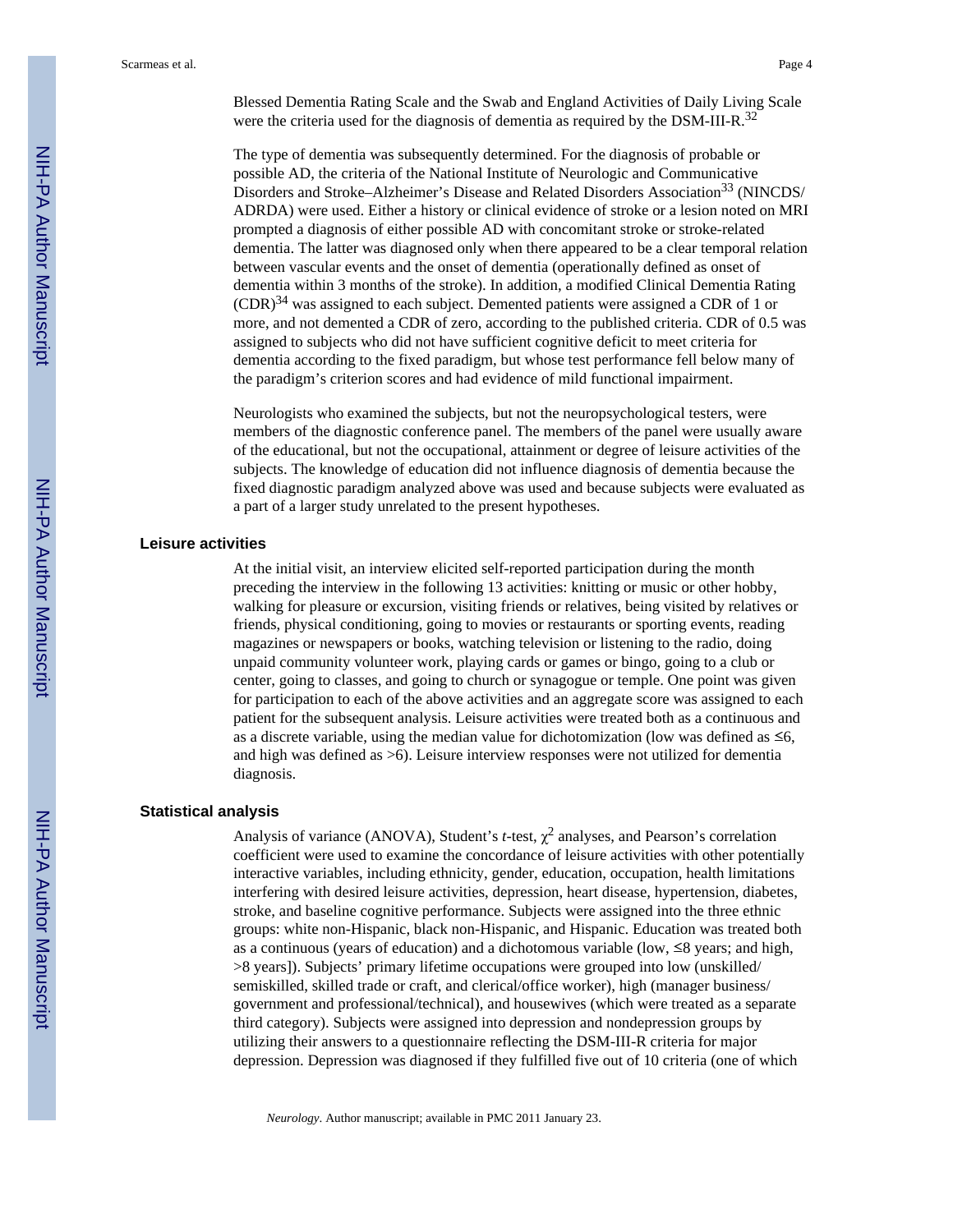required to be depressed mood or anhedonia). At the baseline visit, subjects reported whether they ever had a stroke confirmed by their physician, whether they ever had or were treated for hypertension or heart disease, and whether they received treatment for diabetes. They also reported any health limitations, problems or difficulties that interfered with desired social or leisure activities.

The initial Cox proportional hazards models<sup>35</sup> examined the association of leisure activities to the RR of incident dementia. For dementia cases, we assigned onset as the age of the first follow-up visit at which dementia was documented. The subject's age was used as the time axis for the overall analyses. To adjust for possible cohort effects, the Cox analyses were stratified by age into three groups: 65 to 74, 75 to 84 and  $\geq$ 85. Subsequent Cox models contained leisure activity and variables that qualified as potential confounders: ethnic group, education, and occupation.

Finally, we calculated the association between leisure activities and RR of incident dementia in a complete Cox model that included all covariates: ethnicity, education, occupation, health limitations interfering with desired leisure activities, depression, heart disease, hypertension, diabetes, and stroke.

The interaction between leisure activities and education was examined by dividing subjects into four groups: low leisure and low education, high leisure and low education, low leisure and high education, and high leisure and high education. The RR of dementia was calculated using the high-leisure and high-education group as the reference group. Interaction between leisure activities and occupation was evaluated using the same type of analysis.

The relative contribution of the individual items of the leisure activities to incident dementia was explored by calculating a Cox analysis for each item. The analyses were repeated with the items of leisure score grouped into three factors reflecting intellectual, physical, and social activities.

Supplementary analyses controlled for the effect of baseline cognitive function on incident dementia by including the total recall score from the Selective Reminding Test, as assessed during first visit.

In order to control for possible assessment bias, we also recalculated the relation of leisure activities to incident dementia when subjects with an initial diagnosis of borderline dementia  $(CDR = 0.5)$  were eliminated, applying the above complete Cox model with all the covariates to the remaining set of subjects with  $CDR = 0$ .

# **Results**

#### **Subject accrual and follow-up**

Of the 2,126 subjects, 327 were demented at first evaluation and were excluded from further analyses. From the remaining 1,799 subjects, leisure information was available for 1,772. At follow-up, 207 subjects were diagnosed with dementia: 153 subjects with probable or possible AD, 27 with possible AD with concomitant stroke, eight with stroke-related dementia, and 19 with other dementia diagnoses. All subjects were retained in the primary analyses regardless of dementia subtype. Mean duration of follow-up was 2.9 (range 0 to 7.2) years. Demographic variables and frequencies of medical conditions of subjects who did and did not become demented are presented in table 1. Table 2 presents mean leisure scores in various demographic and medical condition groups.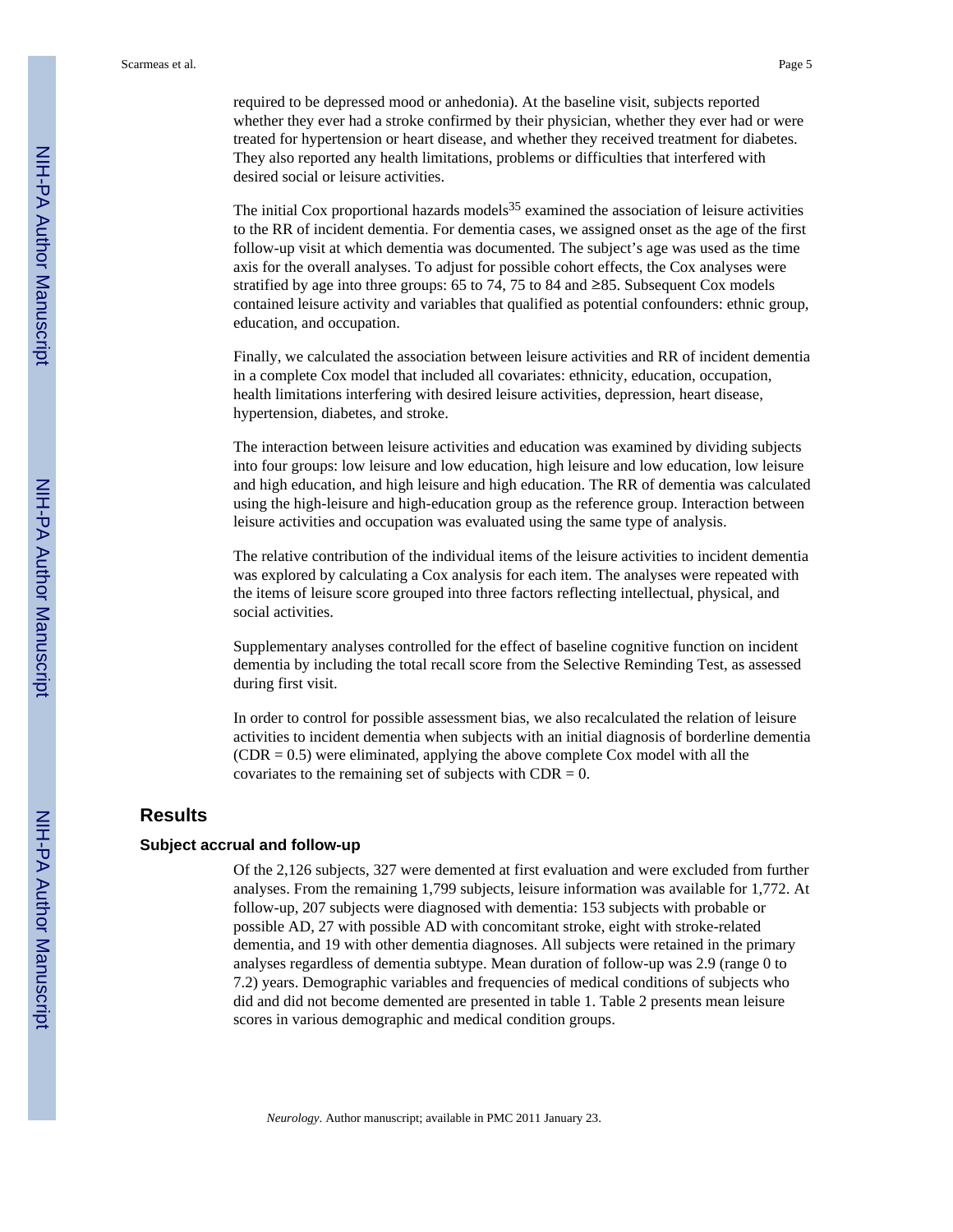## **Cox models**

When the leisure activities score was treated as a continuous variable in an age stratified Cox model, higher score were associated with a reduced risk of dementia. (RR, 0.88; 95% CI, 0.83 to 0.93). Survival curves for incident dementia of high and low leisure activity subjects in the three age groups are presented in the figure.

Leisure activity had still a significant independent effect when ethnic group, education, and occupation were included in the Cox model, with higher scores being associated with reduced risk of incident dementia (table 3).

When subjects were assigned to one of four leisure/education and leisure/occupation groups respectively, risk of dementia was highest in the low-leisure/low-education (RR, 2.30; 95% CI, 1.55 to 3.39 when compared to high leisure/high education) and low-leisure/lowoccupation groups (RR, 1.86; 95% CI, 1.16 to 3 when compared to high-leisure/highoccupation). Based on the criteria described by Rothman,<sup>36</sup> the effects of leisure and education and leisure and occupation meet criteria for statistical interaction (departure from risk difference additivity and risk ratio multiplicativity), suggesting a synergistic effect of leisure activities and education and leisure activities and occupation.

We further explored the relative contribution of the individual items of the leisure score to incident dementia by introducing them independently into Cox analyses along with ethnic group, education, and occupation. The activities more strongly associated with reduced risk of incident dementia were reading magazines or newspapers (RR, 0.49; 95% CI, 0.35 to 0.68), visiting friends or relatives (RR, 0.60; 95% CI, 0.45 to 0.80), going out to movies or restaurants (RR, 0.62; 95% CI, 0.44 to 0.86), and walking for pleasure or going for an excursion (RR, 0.73; 95% CI, 0.55 to 0.98). The analyses were repeated with the leisure items grouped into three continuous factors scores: intellectual (reading newspapers or magazines, playing cards or games or bingo, and going to classes), physical (walking for pleasure or going for an excursion and physical conditioning), and social (visiting or being visited by friends or relatives, going out to movies or restaurants or clubs or centers, doing voluntary community work, and going to church or synagogue). The intellectual factor was associated with the lowest RR of dementia (RR, 0.76; 95% CI, 0.61 to 0.94) but the relative risks associated with the physical (RR, 0.80; 95% CI, 0.66 to 0.97) and the social factors (RR, 0.85; 95% CI, 0.77 to 0.94) also reached significance.

#### **Supplementary analyses**

**Baseline cognitive performance—**Subjects with better baseline cognitive performance had higher leisure activity scores. For example, there was an association between leisure score and the total recall score of the Selective Reminding Test  $(r = 0.27; p < 0.001)$ . Similarly, leisure score correlated with the similarities adjusted score of the Weschler Adult Intelligence Scale III ( $r = 0.26$ ;  $p < 0.001$ ). When we controlled for baseline cognitive profile in the Cox analyses, the results did not change. For example, when the total recall score from the Selective Reminding Test was introduced in a Cox model along with leisure as a continuous variable, ethnic group, education, and occupation, higher leisure was still associated with lower RR of incident dementia (RR, 0.89; 95% CI, 0.82 to 0.97 for leisure treated as a continuous variable).

**Complete model—**When ethnic group, education, occupation, health limitations interfering with desired leisure activities, depression, history of heart disease, hypertension, diabetes, or stroke were considered simultaneously in a Cox model, leisure activity had still a significant independent effect, with higher scores being associated with lower RR for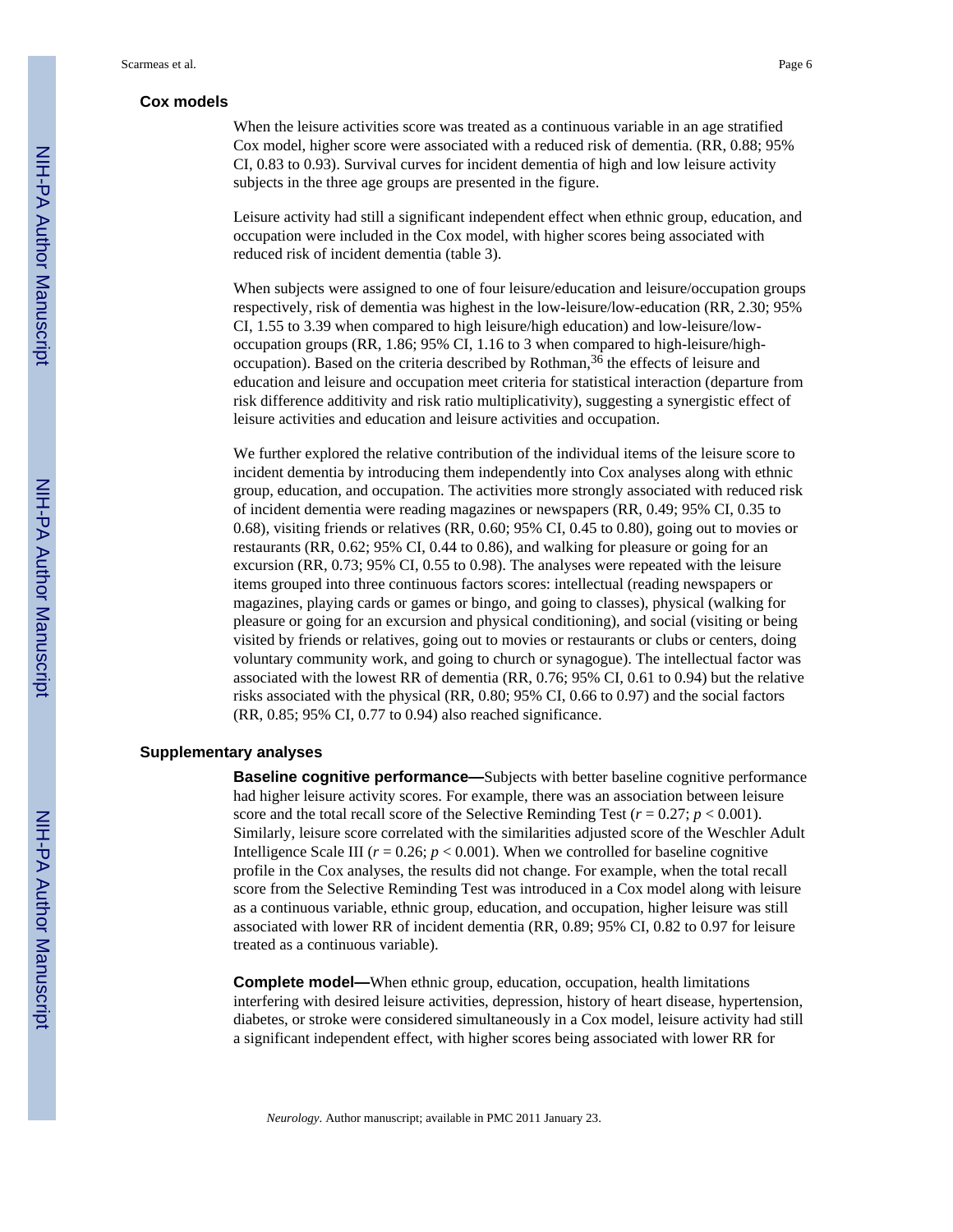incident dementia (RR, 0.90; 95% CI, 0.84 to 0.96 for leisure treated as a continuous variable).

**Assessment bias—**We eliminated the subjects with an initial diagnosis of borderline dementia (CDR =  $0.5$ ) and 1,478 subjects remained available for the analysis; 140 were subsequently diagnosed with incident dementia. In a complete Cox model that simultaneously considered the effect of leisure activity, ethnic group, education, occupation, health limitations interfering with desired leisure activities, depression, history of heart disease, hypertension, diabetes, or stroke in this subject group, the findings were essentially unchanged (RR, 0.92; 95% CI, 0.85 to 0.99 for leisure treated as a continuous variable). Therefore, there was an 8% less risk of developing dementia for each added item of leisure activity endorsed.

## **Discussion**

Our findings suggest a relation between the degree of leisure activity and the risk of developing AD. Even when factors such as ethnic group, education, and occupation were controlled for, subjects with high leisure activity had 38% less risk of developing dementia. The effect of leisure activities on incident dementia was still present even when baseline cognitive performance, health limitations interfering with social activities, cerebrovascular disease, and depression were considered.

Among leisure activities, reading, visiting friends or relatives, going to movies or restaurants, and walking for pleasure or going for an excursion were most strongly associated with a reduced risk of incident dementia. When the overall score was used in the Cox models, a protective effect for incident dementia was seen for each additional point, implying a cumulative effect for the number of activities adopted. When the leisure items were grouped into physical, social and intellectual factors, all three factors retained their significant effect although the intellectual factor was associated with lowest RR of incident dementia.

The cognitive reserve hypothesis suggests that aspects of life experience supply a set of skills or repertoires that allow an individual to cope with progressing AD pathology for a longer time before the disease becomes clinically apparent. However the concept of a reserve must be weighed against several alternative possibilities.

Health limitations, problems or difficulties can interfere with desired social or leisure activities as evidenced by their significant association. Vascular disease has been implicated in the clinical expression of AD pathology.<sup>37</sup> Also reports of fewer social engagements could be partially related to underlying depressive illness, and the preexistence of depression may increase the likelihood of incident dementia.38-40 The association between leisure and incident dementia remained after inclusion in the analyses of covariates for all these potential confounders.

It can also be argued that low leisure activity may represent a manifestation of early dementia rather than a premorbid risk factor. The consequence of such a premise would be that subjects with borderline dementia might have lower leisure activity as a result of early disease. We therefore repeated our analyses after eliminating subjects with scores indicating borderline dementia ( $CDR = 0.5$ ) and replicated the findings seen in the complete cohort. Still, the possibility that low leisure activities reflect early disease consequences rather than a premorbid risk factor cannot be entirely excluded.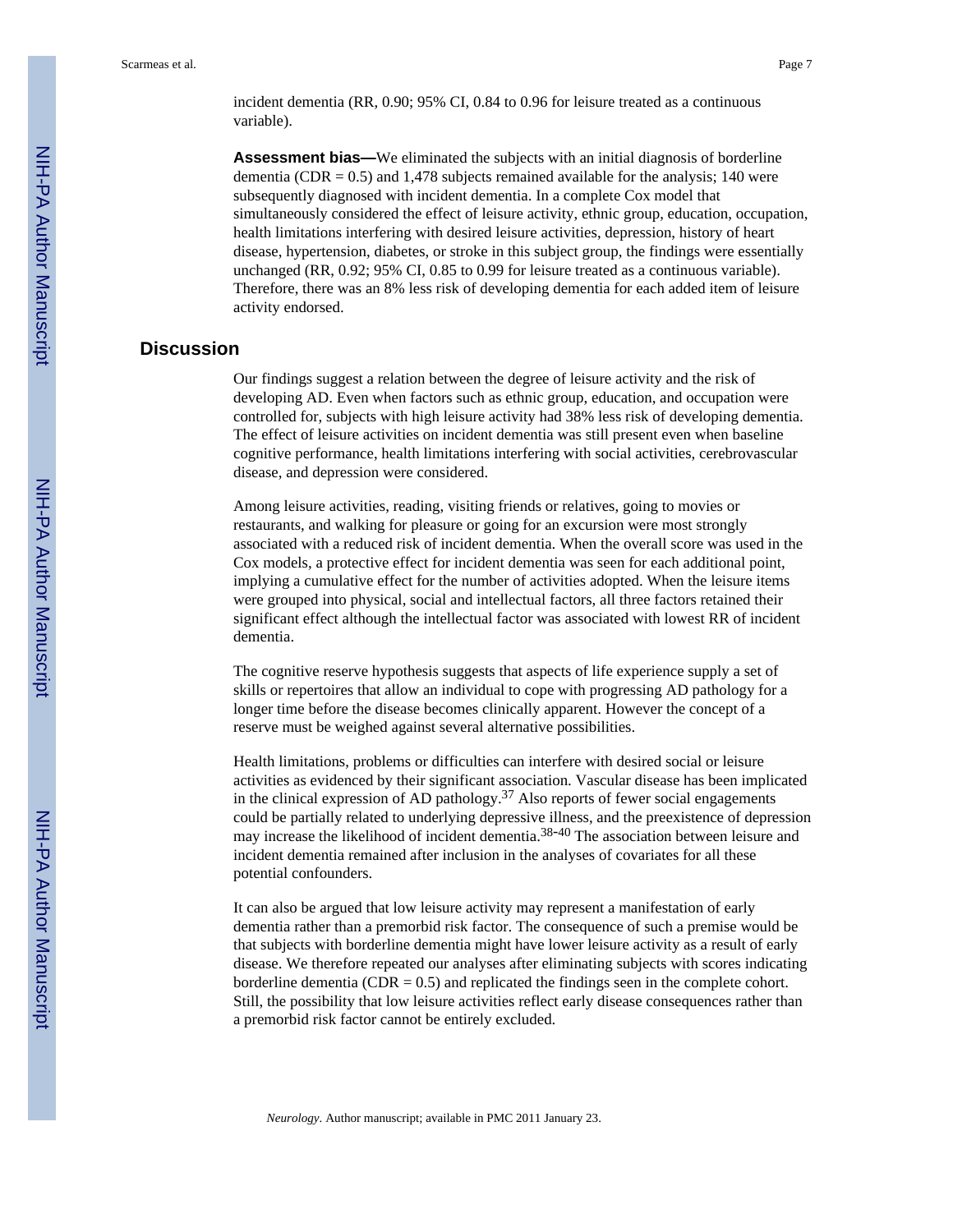Maintaining intellectual and social engagement through participation in everyday activities seems to buffer healthy individuals against cognitive decline in later life.41-43 With regard to incident dementia, educational and occupational attainments have been extensively studied, but there are very few reports examining the influence of socially and intellectually engaged lifestyle to dementia. One case control study of AD in Japan<sup>44</sup> (60 cases) reported that cases had less use of leisure time, hobbies, and psychosocial behaviors. Another casecontrol study examined the presence of intellectual, passive, and physical activities during midlife in 193 subjects with possible and probable AD. Diversity of activities and intensity of intellectual activities were reduced in patients with AD as compared with the control group.<sup>45</sup>

Only two prospective longitudinal studies have addressed the effect of social activities on incident dementia. In a survey sample of 422 elderly subjects, the relation of various indicators of socioeconomic status to incident dementia was investigated.14 Only poor quality of living accommodations was associated with increased RR of incident dementia, while indicators of social isolation and social support did not prove to be significant.

Another study evaluated social and leisure activity data in 2,040 nondemented elderly community residents from Gironde (France) and recorded incident dementia on follow-up visits.15 Traveling, doing odd jobs, and knitting were associated with lower risk of incident dementia when occupational status was controlled for. However, the analyses were not controlled for ethnic group, gender, educational attainment, cerebrovascular risk factors, or depressive symptomatology. In addition, for doing odd jobs and knitting, the effect was significant only when subjects who did the activities without difficulty were compared to subjects who did not do them because of deficiencies or disabilities. When the comparison group was subjects who were not engaged in these two activities for other reasons, no significant influence was noted. Therefore, the reasons for engaging in leisure activities, rather than the leisure activities per se, seemed to affect incident dementia in that study. In our study, medical problems interfering with desired leisure activities did not affect the association of leisure with dementia.

We also cannot dismiss the potential physiologic effects of leisure activities. Exposure to an enriched environment, defined as a combination of more opportunities for physical activity, learning, and social interaction, produces not only a host of structural and functional changes in the brain but also influences the rate of neurogenesis in adult and senescent animal models.46-48 Also, there is recent evidence that certain brain areas retain the capability to generate new neurons into adulthood, not only in rodents and primates,49 but also in humans.<sup>50</sup> Although it may appear unlikely that aspects of life experience could impede the development of pathologic changes of AD, it has been proposed that enhanced chronic neuronal activation associated with increased brain work, increased regional cerebral blood flow, and increased glucose and oxygen metabolism may be resulting in hindering the development of the disease.<sup>7</sup> Engagement in social, intellectual, and physical activities could also promote a physiologic process involving increased synaptic density in neocortical association cortex, acquired on the basis of stimulation.<sup>9</sup>

There are physiologic data that have provided an indirect affirmation of the reserve hypothesis. Controlling for clinical severity of dementia, regional cerebral blood flow has been shown to be lower in patients with higher educational and occupational attainments. <sup>51</sup>,52 Similar results seem to emerge for leisure: an inverse association between leisure activities and regional cerebral blood flow, when controlling for disease severity, education, and IQ, has been demonstrated in AD patients.<sup>53</sup>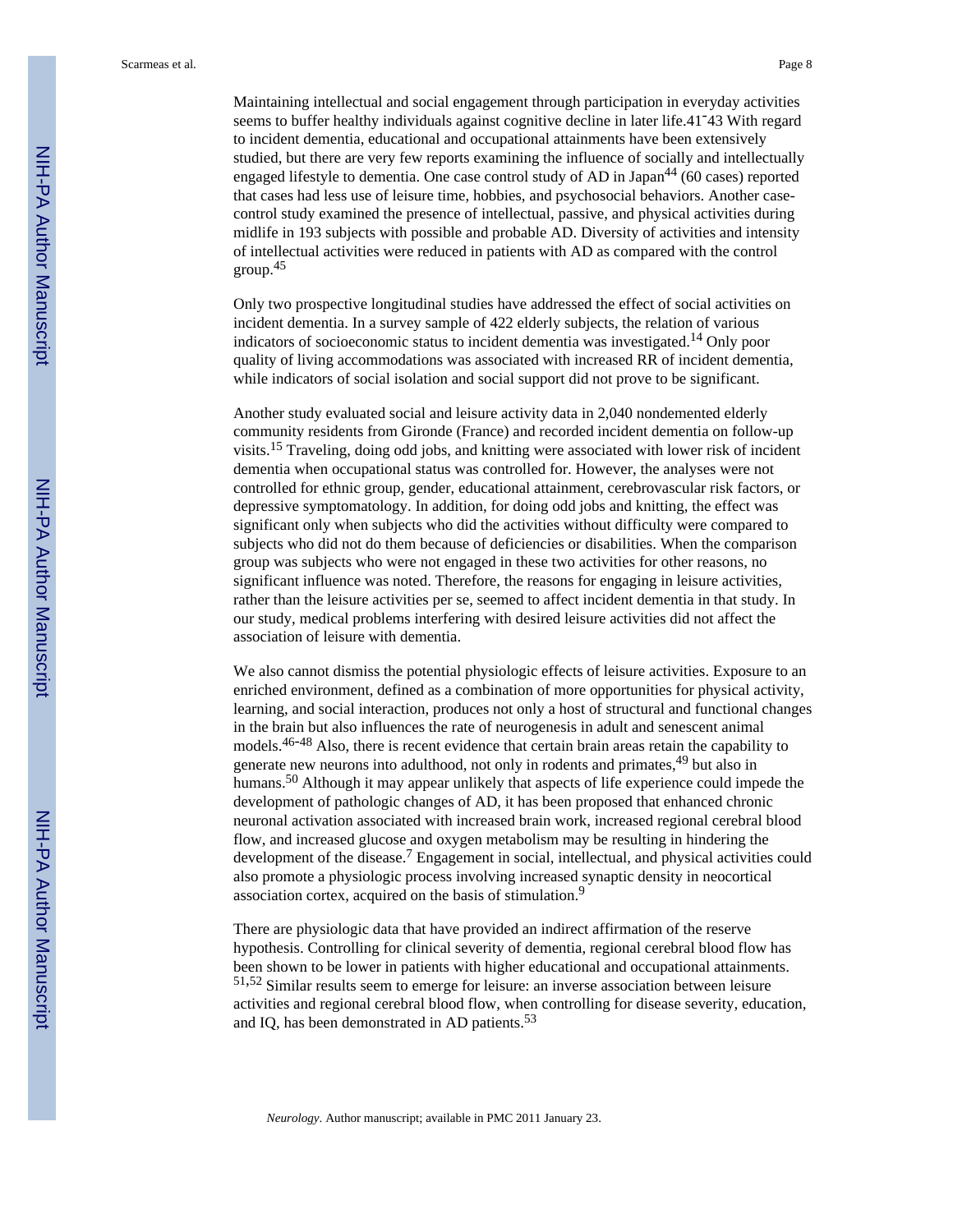Despite the results of this study, the possibility that absence of social and intellectual engagements may not be risk factors themselves but may be related to some unknown causal risk factor cannot be completely excluded. In that case, leisure activities might be a surrogate marker for the actual risk factor. Further research is necessary to clarify the exact pathophysiologic changes that underlie the mechanisms of the reserve phenomenon. However, the observed epidemiologic associations suggest the possibility that interventions that enhance life experiences and activities might reduce the risk of developing dementia.

### **Acknowledgments**

The authors thank Nicole Schupf, PhD, for her thoughtful review of the manuscript.

Supported by federal grants AG07232, RR00645, and the Taub Institute for Research in Alzheimer's Disease and the Aging Brain.

### **References**

- 1. Dartigues JF, Gagnon M, Michel P, et al. The Paquid research program on the epidemiology of dementia. Methods and initial results. Rev Neurol 1991;147:225–230. [PubMed: 2063070]
- 2. Bonaiuto S, Rocca W, Lippi A. Impact of education and occupation on prevalence of Alzheimer's disease (AD) and multiinfarct dementia (MID) in Appignano, Macerata Province, Italy. Neurology 1990;40(suppl 1):346. [PubMed: 2405298]
- 3. Zhang MY, Katzman R, Salmon D, et al. The prevalence of dementia and Alzheimer's disease in Shanghai, China: impact of age, gender, and education. Ann Neurol 1990;27:428–437. [PubMed: 2353798]
- 4. Fratiglioni L, Grut M, Forsell Y, et al. Prevalence of Alzheimer's disease and other dementias in an elderly urban population: relationship with age, sex, and education. Neurology 1991;41:1886–1892. [PubMed: 1745343]
- 5. Korczyn A, Kahana E, Galper Y. Epidemiology of dementia in Ashkelon, Israel. Neuroepidemiology 1991;10:100.
- 6. Sulkava R, Wikstrom J, Aromaa A, et al. Prevalence of severe dementia in Finland. Neurology 1985;35:1025–1029. [PubMed: 4010941]
- 7. Friedland RP. Epidemiology, education, and the ecology of Alzheimer's disease. Neurology 1993;43:246–249. [PubMed: 8437687]
- 8. Kittner SJ, White LR, Farmer ME, et al. Methodological issues in screening for dementia: the problem of education adjustment. J Chronic Dis 1986;39:163–170. [PubMed: 3949940]
- 9. Katzman R. Education and the prevalence of dementia and Alzheimer's disease. Neurology 1993;43:13–20. [PubMed: 8423876]
- 10. Mortimer, J. Do psychosocial risk factors contribute to Alzheimer's disease?. In: Henderson, AS.; Henderson, JH., editors. Etiology of dementia of Alzheimer's type. John Wiley & Sons; New York, NY: 1988. p. 39-52.
- 11. Gurland B. The borderlands of dementia: the influence of sociocultural characteristics on rates of dementia occurring in the senium. Aging 1981;15:61–84.
- 12. Satz P. Brain reserve capacity on symptom onset after brain injury: a formulation and review of evidence for threshold theory. Neuropsychology 1993;7:273–295.
- 13. Stern Y, Gurland B, Tatemichi TK, Tang MX, Wilder D, Mayeux R. Influence of education and occupation on the incidence of Alzheimer's disease. JAMA 1994;271:1004–1010. [PubMed: 8139057]
- 14. Bickel H, Cooper B. Incidence and relative risk of dementia in an urban elderly population: findings of a prospective field study. Psychol Med 1994;24:179–192. [PubMed: 8208883]
- 15. Fabrigoule C, Letenneur L, Dartigues JF, Zarrouk M, Commenges D, Barberger–Gateau P. Social and leisure activities and risk of dementia: a prospective longitudinal study. J Am Geriatr Soc 1995;43:485–490. [PubMed: 7730528]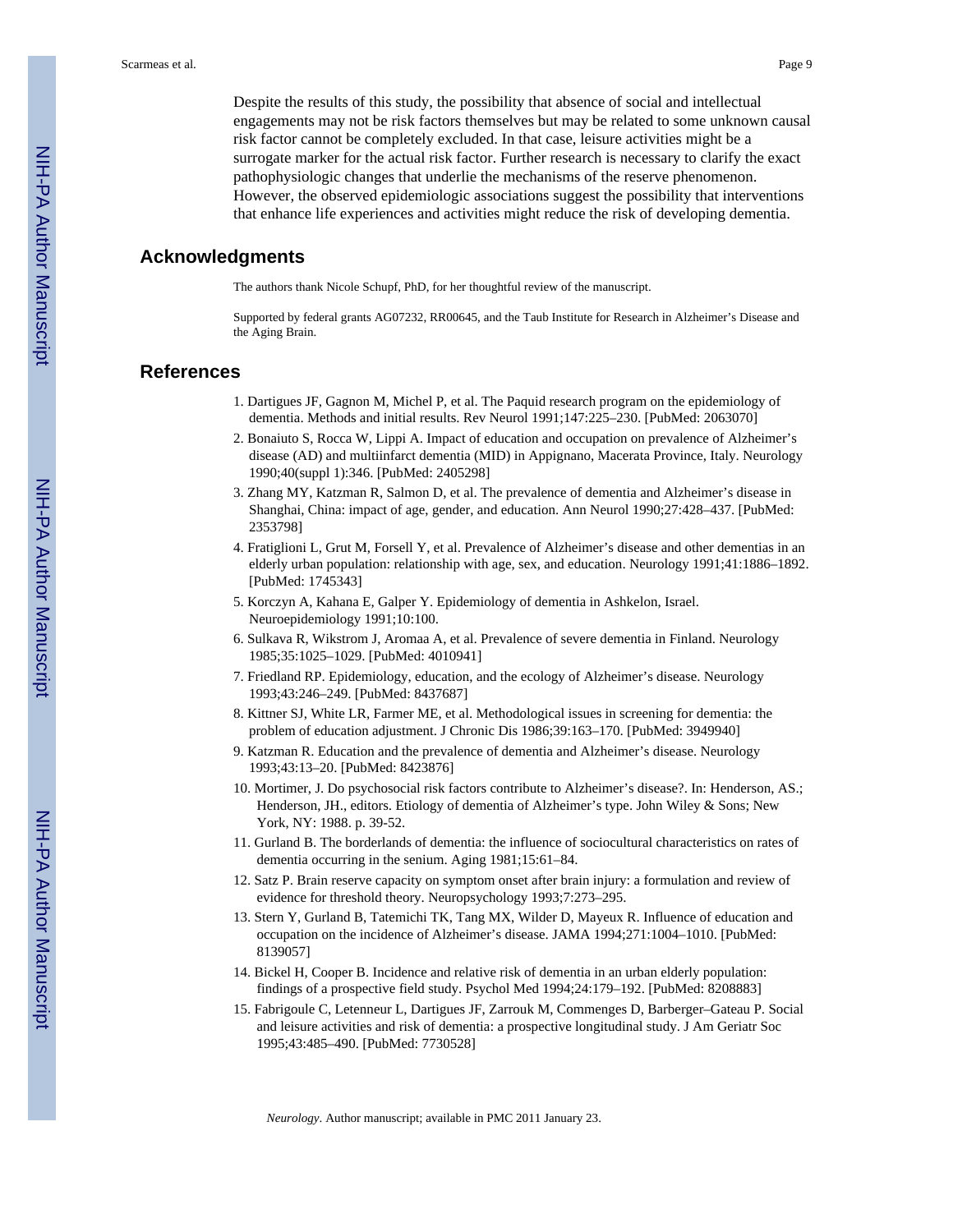- 16. Gurland B, Golden RR, Teresi JA, Challop J. The SHORT-CARE. An efficient instrument for the assessment of depression, dementia and disability. J Gerontol 1984;39:166–169. [PubMed: 6699370]
- 17. Stern Y, Andrews H, Pittman J, et al. Diagnosis of dementia in a heterogeneous population. Development of a neuropsychological paradigm-based diagnosis of dementia and quantified correction for the effects of education. Arch Neurol 1992;49:453–460. [PubMed: 1580806]
- 18. Buschke H, Fuld PA. Evaluating storage, retention, and retrieval in disordered memory and learning. Neurology 1974;24:1019–1025. [PubMed: 4473151]
- 19. Benton, A. The Visual Retention Test. The Psychological Corp; New York, NY: 1955.
- 20. Wechsler, D. Wechler Adult Intelligence Scale. The Psychological Corp; New York, NY: 1981. Revised
- 21. Mattis, S. Mental Status examination for organic mental syndrome in the elderly patient. In: Bellak, L.; Karasu, TB., editors. Geriatric psychiatry. Grune & Stratton; New York, NY: 1976.
- 22. Kaplan, E.; Goodglass, H.; Weintraub, S. Boston Naming Test. Lea & Febiger; Philadelphia, PA: 1983.
- 23. Benton, A.; Hamsher, A. Multiligual Aphasia Examination. University of Iowa; Iowa City: 1976.
- 24. Goodglass, H.; Kaplan, D. The assessment of aphasia and related disorders. 2nd ed.. Lea & Febiger; Philadelphia, PA: 1983.
- 25. Rosen, W. The Rosen Drawing Test. Veterans Administration Medical Center; Bronx, NY: 1981.
- 26. Katzman R, Brown T, Fuld P, Peck A, Schechter R, Schimmel H. Validation of a short Orientation-Memory-Concentration Test of cognitive impairment. Am J Psychiatry 1983;140:734– 739. [PubMed: 6846631]
- 27. Blessed G, Tomlinson BE, Roth M. The association between quantitative measures of dementia and of senile change in the cerebral grey matter of elderly subjects. Br J Psychiatry 1968;114:797– 811. [PubMed: 5662937]
- 28. Schwab, J.; England, A. Projection technique for evaluating surgery in Parkinson's disease. In: Gillinghan, FS.; Donaldson, MN., editors. Third Symposium on Parkinson's Disease; Edinburg, Scotland: E & S Livingstone; 1969. p. 152-157.
- 29. Spitzer, R.; Williams, J. Structured clinical interview for DSM III-R–Hamilton version. New York State Psychiatric Institute; New York: 1986.
- 30. Hamilton M. A rating scale for depression. J Neurol Neurosurg Psychiatry 1960;23:56–62. [PubMed: 14399272]
- 31. Williams JB. A structured interview guide for the Hamilton Depression Rating Scale. Arch Gen Psychiatry 1988;45:742–747. [PubMed: 3395203]
- 32. American Psychiatric Association CoNaS. Diagnostic and Statistical Manual of Mental Disorders. Third Edition. American Psychiatric Association; Washington, DC: 1987. Revised
- 33. McKhann G, Drachman D, Folstein M, Katzman R, Price D, Stadlan EM. Clinical diagnosis of Alzheimer's disease: report of the NINCDS-ADRDA Work Group under the auspices of Department of Health and Human Services Task Force on Alzheimer's Disease. Neurology 1984;34:939–944. [PubMed: 6610841]
- 34. Hughes CP, Berg L, Danziger WL, Coben LA, Martin RL. A new clinical scale for the staging of dementia. Br J Psychiatry 1982;140:566–572. [PubMed: 7104545]
- 35. Lawless, J. Statistical model and methods for lifetime data. John Wiley & Sons; New York, NY: 1982.
- 36. Rothman, K. Modern epidemiology. Little Brown & Co; Boston, MA: 1986. p. 311-326.
- 37. Snowdon DA, Greiner LH, Mortimer JA, Riley KP, Greiner PA, Markesbery WR. Brain infarction and the clinical expression of Alzheimer disease. The Nun Study. JAMA 1997;277:813–817. [PubMed: 9052711]
- 38. Alexopoulos GS, Meyers BS, Young RC, Mattis S, Kakuma T. The course of geriatric depression with "reversible dementia": a controlled study. Am J Psychiatry 1993;150:1693–1699. [PubMed: 8105707]
- 39. Bassuk SS, Berkman LF, Wypij D. Depressive symptomatology and incident cognitive decline in an elderly community sample. Arch Gen Psychiatry 1998;55:1073–1081. [PubMed: 9862549]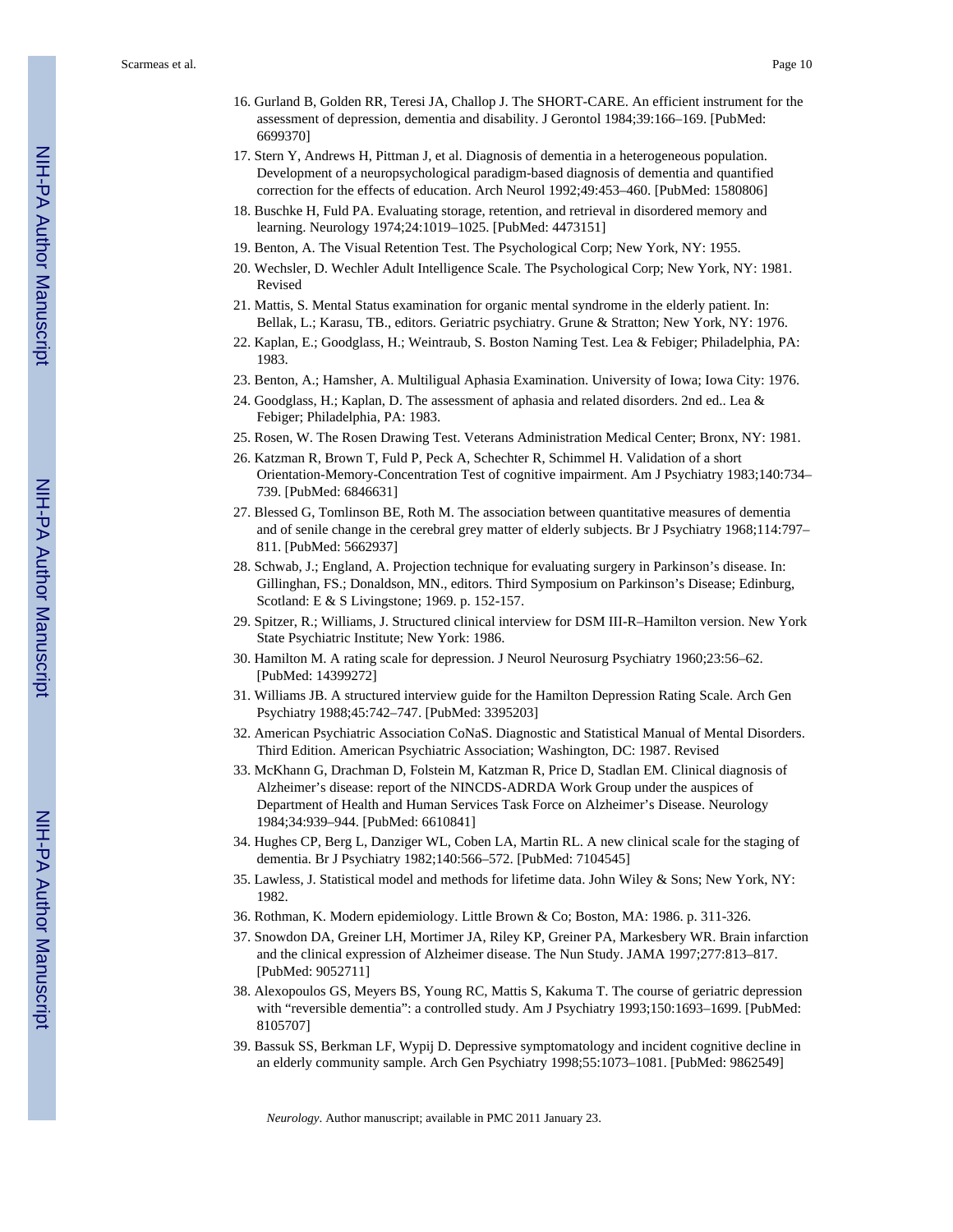- 40. Devanand DP, Sano M, Tang MX, et al. Depressed mood and the incidence of Alzheimer's disease in the elderly living in the community. Arch Gen Psychiatry 1996;53:175–182. [PubMed: 8629893]
- 41. Hultsch DF, Hertzog C, Small BJ, Dixon RA. Use it or lose it: engaged lifestyle as a buffer of cognitive decline in aging? Psychol Aging 1999;14:245–263. [PubMed: 10403712]
- 42. Gold DP, Andres D, Etezadi J, Arbuckle T, Schwartzman A, Chaikelson J. Structural equation model of intellectual change and continuity and predictors of intelligence in older men. Psychol Aging 1995;10:294–303. [PubMed: 7662188]
- 43. Schaie K. Midlife influences upon intellectual functioning in old age. International J Behavioral Development 1984;7:463–478.
- 44. Kondo K, Niino M, Shido K. A case-control study of Alzheimer's disease in Japan–significance of life-styles. Dementia 1994;5:314–326. [PubMed: 7866485]
- 45. Friedland R, Fritsch T, Smyth K, et al. Patients with Alzheimer' disease have reduced activities in midlife compared with healthy control-group members. Proc Natl Acad Sci USA 2001;98:3440– 3445. [PubMed: 11248097]
- 46. Kempermann G, Kuhn HG, Gage FH. Genetic influence on neurogenesis in the dentate gyrus of adult mice. Proc Natl Acad Sci USA 1997;94:10409–10414. [PubMed: 9294224]
- 47. Kempermann G, Kuhn HG, Gage FH. More hippocampal neurons in adult mice living in an enriched environment. Nature 1997;386:493–495. [PubMed: 9087407]
- 48. van Praag H, Kempermann G, Gage FH. Running increases cell proliferation and neurogenesis in the adult mouse dentate gyrus. Nat Neurosci 1999;2:266–270. [PubMed: 10195220]
- 49. Gould E, Reeves AJ, Graziano MS, Gross CG. Neurogenesis in the neocortex of adult primates. Science 1999;286:548–552. [PubMed: 10521353]
- 50. Eriksson PS, Perfilieva E, Bjork–Eriksson T, et al. Neurogenesis in the adult human hippocampus. Nat Med 1998;4:1313–1317. [PubMed: 9809557]
- 51. Stern Y, Alexander GE, Prohovnik I, Mayeux R. Inverse relationship between education and parietotemporal perfusion deficit in Alzheimer's disease. Ann Neurol 1992;32:371–375. [PubMed: 1416806]
- 52. Stern Y, Alexander GE, Prohovnik I, et al. Relationship between lifetime occupation and parietal flow: implications for a reserve against Alzheimer's disease pathology. Neurology 1995;45:55–60. [PubMed: 7824135]
- 53. Scarmeas, N.; Zarahn, E.; Anderson, KE., et al. Association of leisure activities with regional cerebral blood flow (RCBF) in Alzheimer's disease (AD): implications for the cognitive reserve hypothesis; Presented at: the Society for Neuroscience 31st Annual Meeting; San Diego, CA. November 10–15, 2001;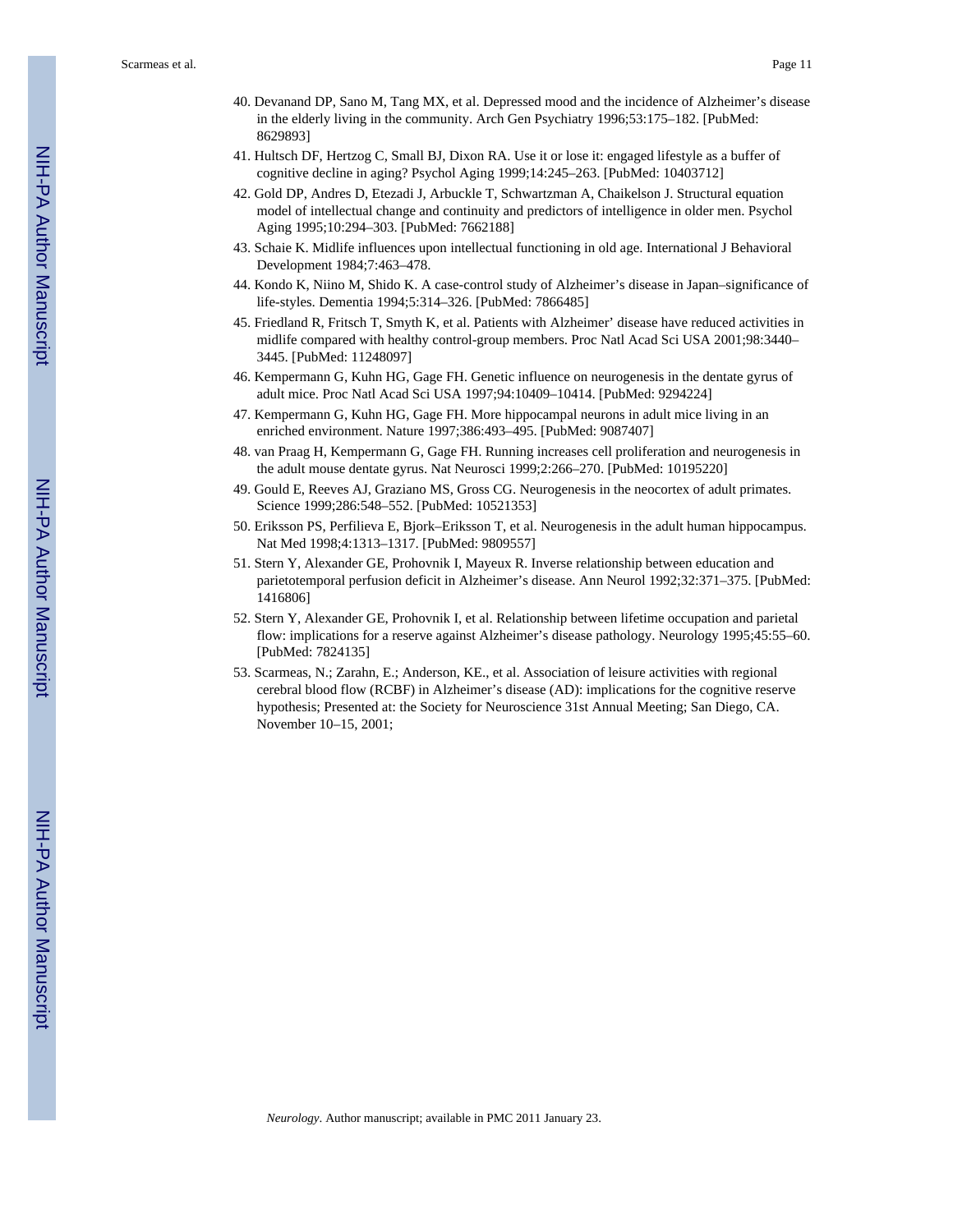

#### **Figure.**

Survival curve based on Cox analysis comparing cumulative dementia incidence in subjects with high and low leisure activities in the three age groups. Solid line = high leisure group; dashed line = low leisure group.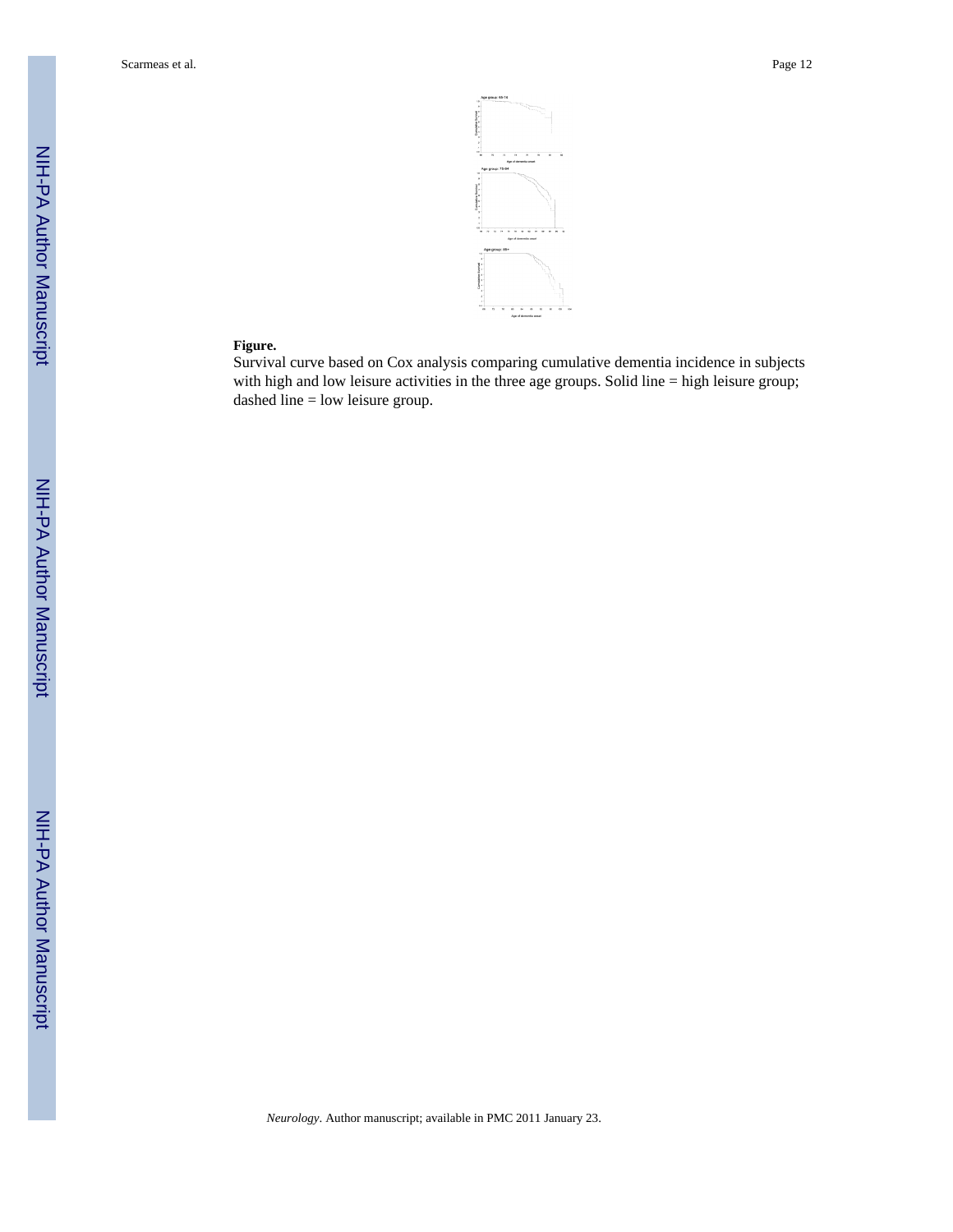#### **Table 1**

Demographics in subjects who did and did not become demented

| <b>Demographics</b>         | <b>Incident</b><br>dementia | No.<br>incident<br>dementia | D<br>Value |
|-----------------------------|-----------------------------|-----------------------------|------------|
| No. of subjects             | 207                         | 1565                        |            |
| Age, $y, \pm SD$            | $78.2 + 6.5$                | $753 + 62$                  | < 0.001    |
| Sex, % women                | 69                          | 68                          | < 0.94     |
| Leisure, mean $\pm$ SD      | $5.7 + 2.6$                 | $66 + 24$                   | < 0.001    |
| Leisure, high, %            | 37                          | 52                          | < 0.001    |
| Education, y, mean $\pm$ SD | $7.1 + 4.5$                 | $8.7 + 4.5$                 | < 0.001    |
| Education, high, %          | 39                          | 50                          | < 0.01     |
| Occupation, high, %         | 18                          | 25                          | < 0.05     |
| Stroke, %                   | 7                           | 6                           | < 0.84     |
| Hypertension, %             | 59                          | 59                          | < 0.98     |
| Heart disease, %            | 39                          | 32                          | <0.05      |
| Diabetes, %                 | 16                          | 13                          | < 0.18     |
| Depression, %               | 30                          | 25                          | < 0.06     |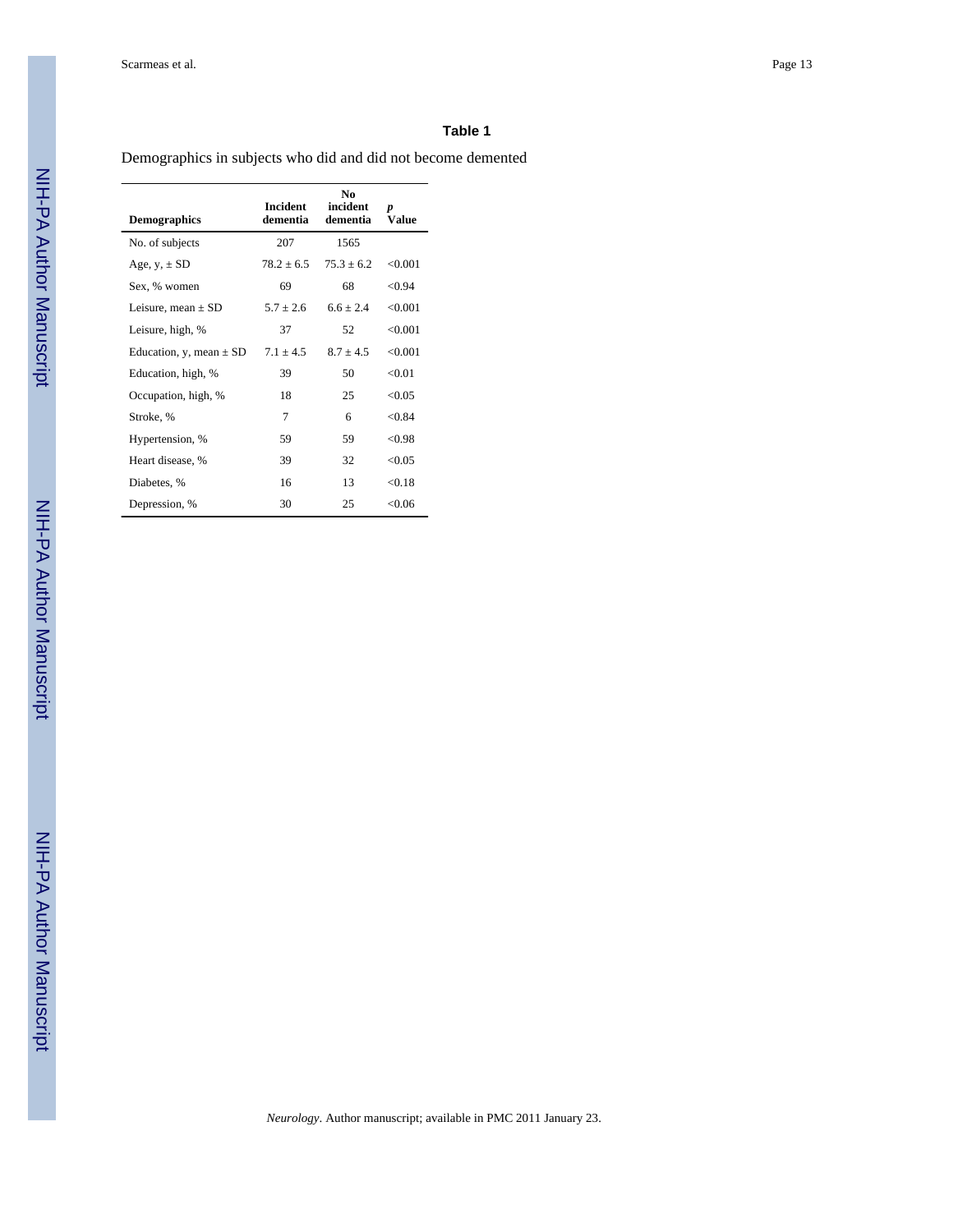#### **Table 2**

Mean leisure scores in various demographic and medical condition groups

| <b>Demographics and medical</b><br>conditions | Mean leisure<br>scores $(0-13)$ | p<br>Value |
|-----------------------------------------------|---------------------------------|------------|
| Female/male                                   | 64/68                           | <0.001     |
| Hispanics/blacks/whites                       | 6.2/6.7/6.8                     | <0.001     |
| Education: low/high                           | 60/71                           | <0.001     |
| Occupation: housewifes/low/high               | 6.2/6.3/7.3                     | <0.001     |
| Health-related disabilities: yes/no           | 54/70                           | <0.001     |
| Depression: yes/no                            | 5.5/6.9                         | <0.001     |
| Heart disease: yes/no                         | 6.0/6.8                         | <0.001     |
| Hypertension: yes/no                          | 64/67                           | <0.01      |
| Diabetes: yes/no                              | 5.9/6.6                         | <0.001     |
| Stroke: yes/no                                | 5.1/6.6                         | <0.001     |

For calculation of *p* values, Student's *t*-test or analysis of variance have been used accordingly.